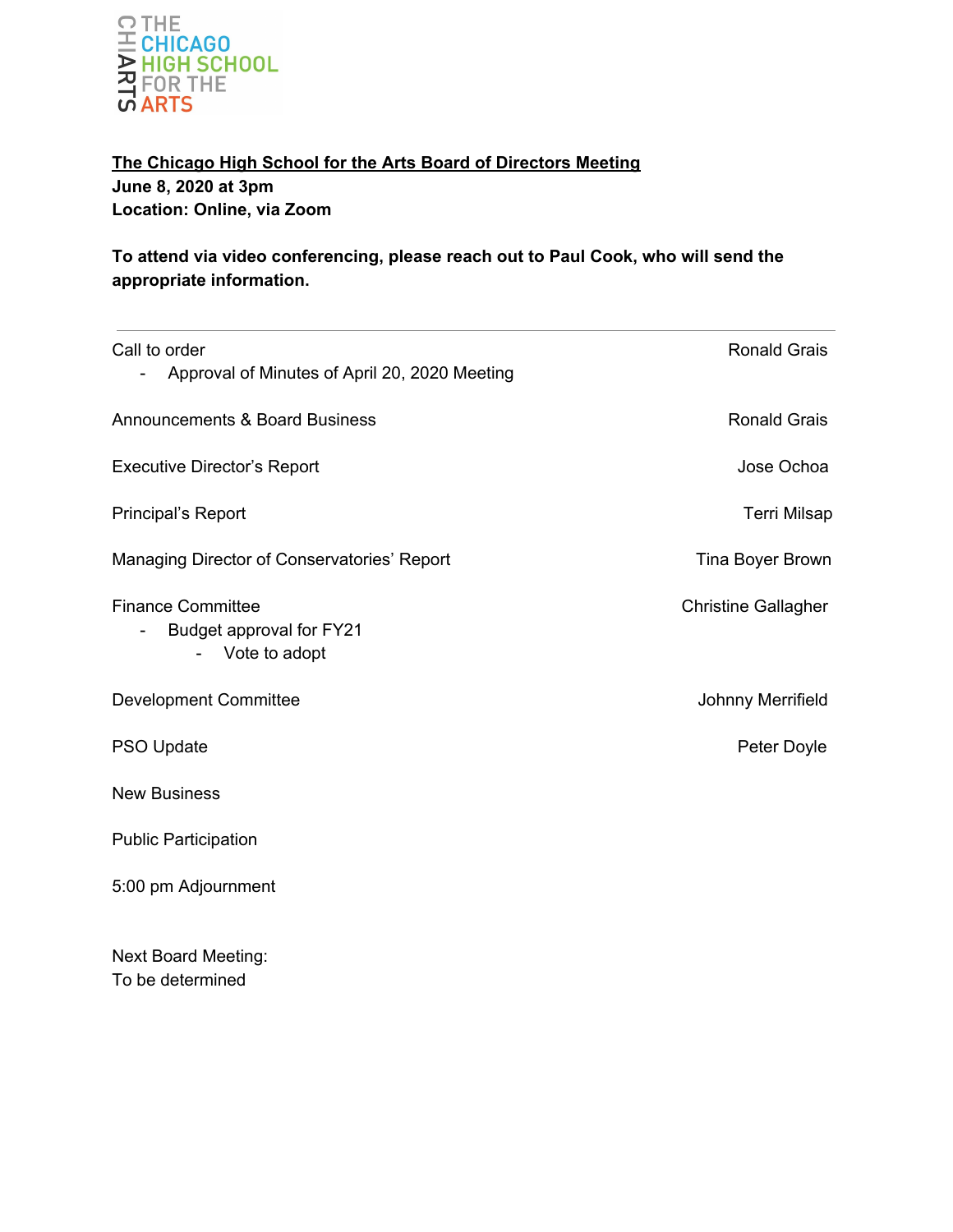

# **ChiArts Board Meeting June 8, 2020**

The Chicago High School for the Arts Board of Directors Meeting 3:00-5:00p.m. Online - via Zoom Minutes for June 8, 2020

**Present (on call):** Warren Chapman,Steven Collens, Elissa Efroymson, Lori Faversham, Carol Friedman, Christine Gallagher, Ronald Grais, Sandra Guthman, Francia Harrington, Betsy Holden, Shruti Jayaraman, Samera Ludwig, Kay Mabie, Gary Metzner, Liza Pappas, Jonathan Plotkin, Cynthia Plouché, Neal Zucker

**Absent:** Duffie Adelson, Dana Berkowitz, Erin Clifford, Peter Doyle, Sondra Berman Epstein, Mirja Haffner, John Hart, Angela Huang, Tom Hurvis, Alan Jagiello, James Mabie, Sylvia Neil, Winston Soh, John Yonover

**Others Present:** Tina Boyer Brown (Managing Director of Arts Conservatories), Paul Cook (Executive Assistant), Shanan Egger (EAB), Johnny Merrifield (Director of Development), Dara Miller (Teacher), Terri Milsap (Principal), José Ochoa (Executive Director), Megan Sauve (Development Manager), Omar Tabbara (Teacher)

## **Quorum:** Yes

The meeting of the Board of Directors (the "Board") of The Chicago High School for the Arts ("ChiArts") was held pursuant to a Call & Notice served on all Directors. Board Chair, Ronald Grais ("Ron") called the general session to order at 3:07 p.m. Paul Cook ("Paul") took the roll call.

## **Approval of Minutes of April Meeting, Announcements, Board Business**

Ron requested approval of the April Board Meeting minutes. Francia Harrington ("Francee") motioned to approve the minutes, and Betsy Holden ("Betsy") seconded the motion. All voted in favor, none opposed. There were no further announcements or Board business.

## **Executive Director's Report**

José Ochoa ("José") shared his report. There were many challenges to finishing the school year, and Jose expressed gratitude to all who supported the school during this challenging time. Plans are underway for a Virtual Graduation.

There have been many positive instances of students, staff, alumni coming together to support the fight for racial equality.

## **Principal's Report**

Terri Milsap ("Terri") shared her report. Even with all the challenges posed by the school's closure, we're still anticipating a 97% graduation rate, thanks to the diligence of teachers, students, and staff.

Remote Learning, under the guidelines of ISBE, posed many challenges to students and teachers. We are working on plans to address any learning gaps which are the result of Remote Learning. One additional instructional support that we're planning to purchase is a system / program called IXL, which focuses on Math and English.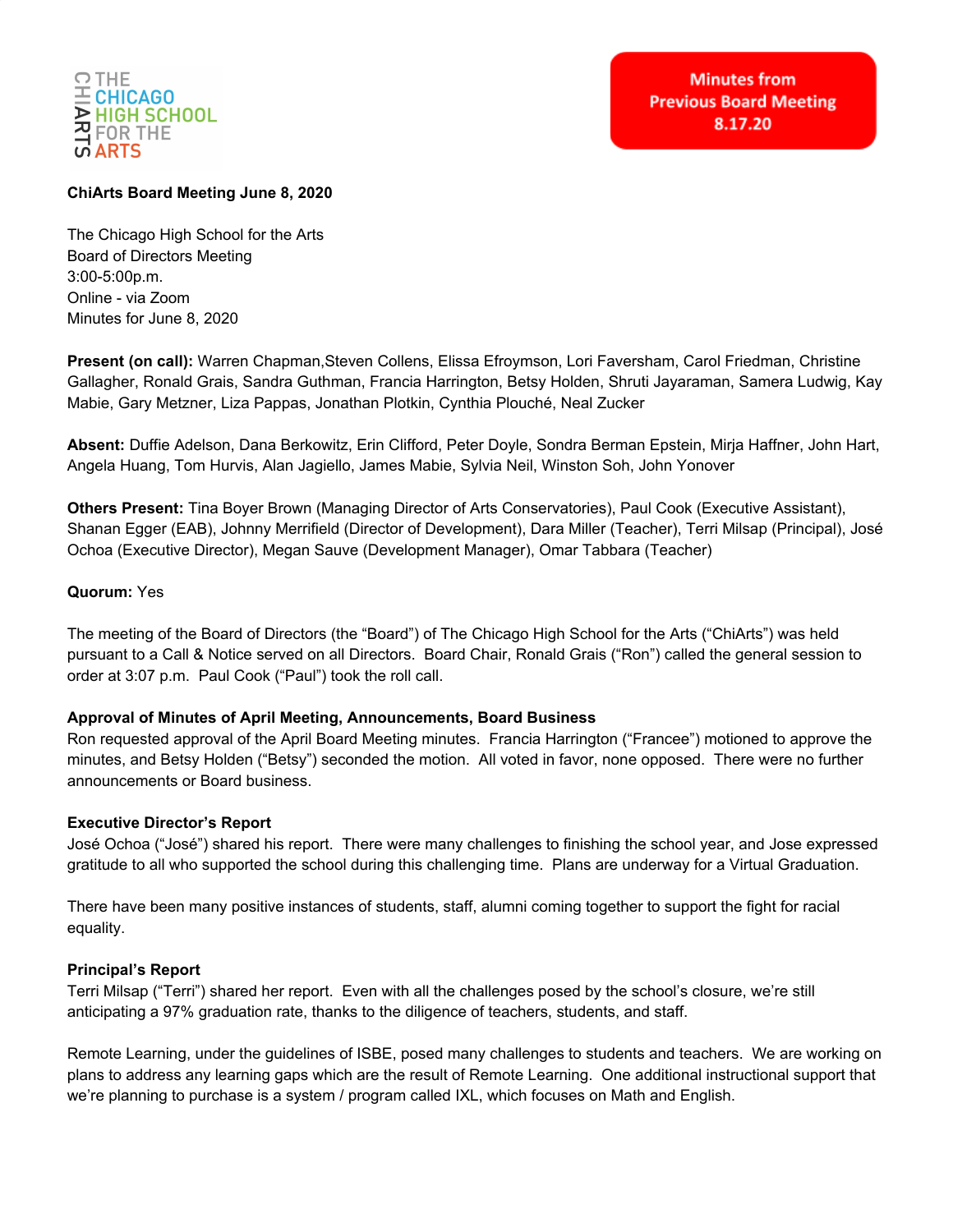

José offered a large thank you to those who helped our students who didn't have access to wifi or a portable device. Approximately ⅓ of our students received some assistance with technology, which made Remote Learning more possible.

Terri shared that, unfortunately, no guidance has been put forth from CPS as to what the Educational Model will be in the fall (In-person, Remote, Hybrid, etc). Planning for various contingencies is underway, with the hope that CPS will offer more information sooner rather than later.

## **Managing Director of Arts Conservatories' Report**

Tina Boyer Brown ("Tina") shared her report, highlighting the accomplishments of the students during the last few weeks, and commending the Arts teachers for all their hard work. Tina will be doing some summer research regarding Arts Teaching for the fall - what is needed, what is possible.

Tina spoke about Virtual Programming / Virtual Productions - our recent online programming reached more audience members than any of our in-person events has reached. Tina will be working with Mark Bracken and the Arts Department Heads to investigate ways to further refine our abilities to produce Virtual Productions.

Tina plans to work with the Arts Department Heads to continue the work around anti-racism and anti-bias in our school.

## **Finance Report**

Christine Gallagher ("Christine") shared the Finance report. As FY20 wraps up, Christine shared that FY20 will most likely be where we expected it to be - we will be coming in at a loss, excluding any impact of the PPP Loan.

Thanks to the work of many, the FY21 Budget is essentially complete. CPS Public Funding is expected to be slightly higher than this past year, and break even is expected. Under Private Funding, break even is also expected.

José added that even though we have received our public funding numbers from CPS, we still haven't received our costs from CPS. Last year (and most years) we received that info later in the year, which resulted in changes to the budget. So even though the budget looks complete, there will likely be some necessary adjustments once we receive all the info from CPS. Shanan Egger ("Shanan") shared that the State of Illinois is not anticipating increases in Education funding.

Christine then led the vote to approve the budget. All voted in favor, none opposed, none abstained.

## **Development Report**

Johnny Merrifield ("Johnny") presented his report. He highlighted some of the Marketing materials that had been recently created and distributed, as well as some of the recent Social Media activity. Although it has been a very strong year for fundraising, we still fell a bit short of the goal.

Elissa Efroymson ("Elissa") shared the current thinking about Fall Salon, that it is a virtual event. Elissa and Sandra Guthman ("Sandy") talked about Kerfuffle - that there will be two plans, one for a virtual event and one for an in-person event, depending on the state of the pandemic. Many Board members offered ideas for these events: ways that the